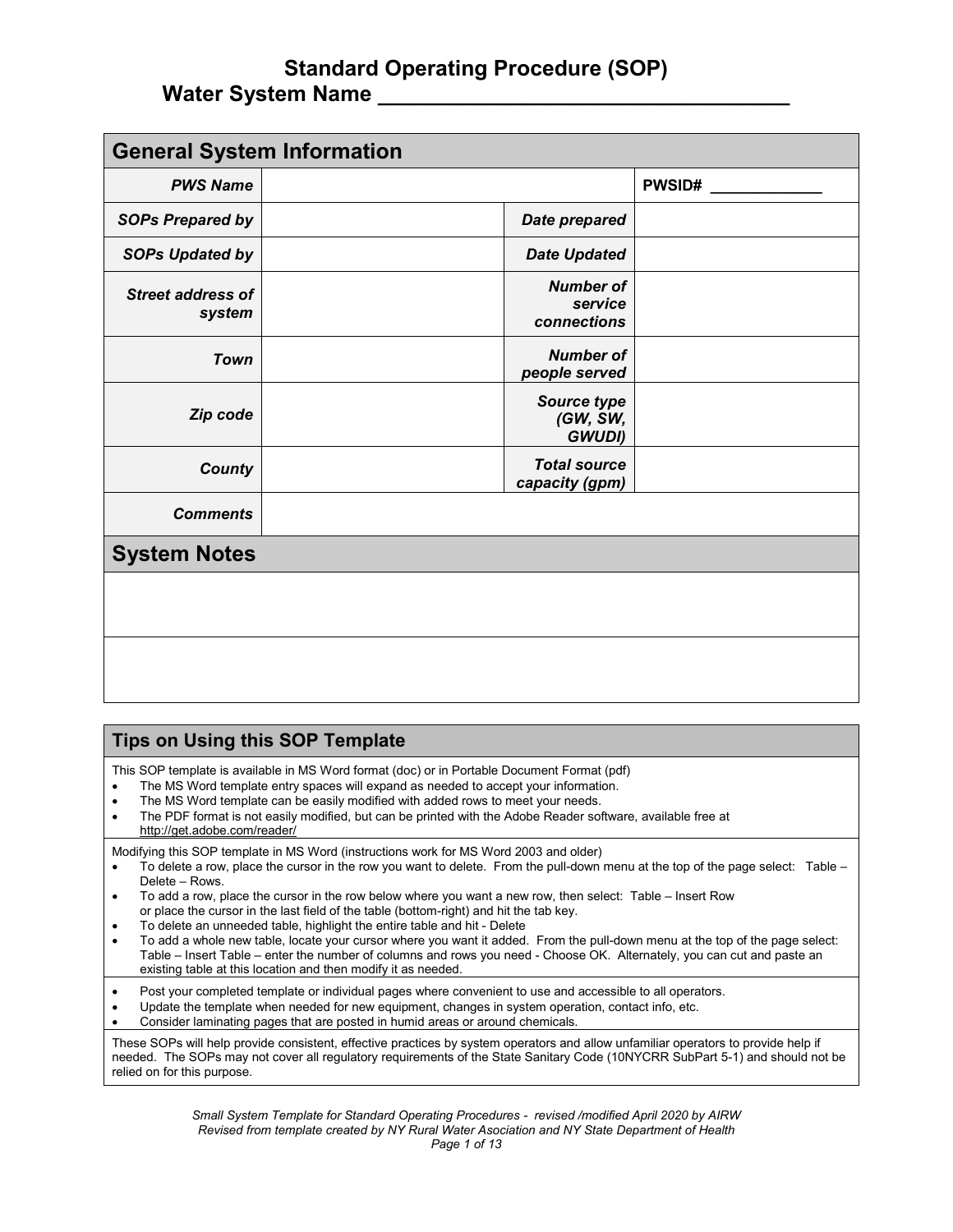| <b>Contact Information</b>                   |             |                                       |                                         |              |  |
|----------------------------------------------|-------------|---------------------------------------|-----------------------------------------|--------------|--|
|                                              | <b>Name</b> | <b>Primary Phone</b><br><b>Number</b> | <b>Emergency</b><br><b>Phone Number</b> | <b>Email</b> |  |
| <b>Owner</b>                                 |             |                                       |                                         |              |  |
| <b>Owners Rep or</b><br><b>Manager</b>       |             |                                       |                                         |              |  |
| <b>Operator in</b><br><b>Charge</b>          |             |                                       |                                         |              |  |
| <b>Assistant Operator</b>                    |             |                                       |                                         |              |  |
| <b>IDEM</b><br><b>Contact</b>                |             |                                       |                                         |              |  |
| <b>IDEM After</b><br><b>Hours</b>            |             |                                       |                                         |              |  |
| <b>Water Testing Lab</b>                     |             |                                       |                                         |              |  |
| <b>Water Testing Lab</b>                     |             |                                       |                                         |              |  |
| <b>Chlorine Supplier</b>                     |             |                                       |                                         |              |  |
| <b>Chemical Supplier</b>                     |             |                                       |                                         |              |  |
| <b>Equipment Vendor</b>                      |             |                                       |                                         |              |  |
| <b>Equipment Vendor</b>                      |             |                                       |                                         |              |  |
| <b>Pump Supplier</b>                         |             |                                       |                                         |              |  |
| <b>Plumber</b>                               |             |                                       |                                         |              |  |
| <b>Excavator</b>                             |             |                                       |                                         |              |  |
| <b>Electrician</b>                           |             |                                       |                                         |              |  |
| <b>Power Company</b>                         |             |                                       |                                         |              |  |
| <b>Water Hauler</b>                          |             |                                       |                                         |              |  |
| <b>Engineer</b>                              |             |                                       |                                         |              |  |
| <b>AIRW Circuit</b><br><b>Rider</b>          |             |                                       |                                         |              |  |
| <b>County Health</b><br><b>Department</b>    |             |                                       |                                         |              |  |
|                                              |             |                                       |                                         |              |  |
| <b>IDEM Emergency</b><br><b>Response</b>     |             |                                       | 888-233-7745                            |              |  |
| <b>County Emergency</b><br><b>Management</b> |             |                                       | $\overline{\mathcal{L}}$                |              |  |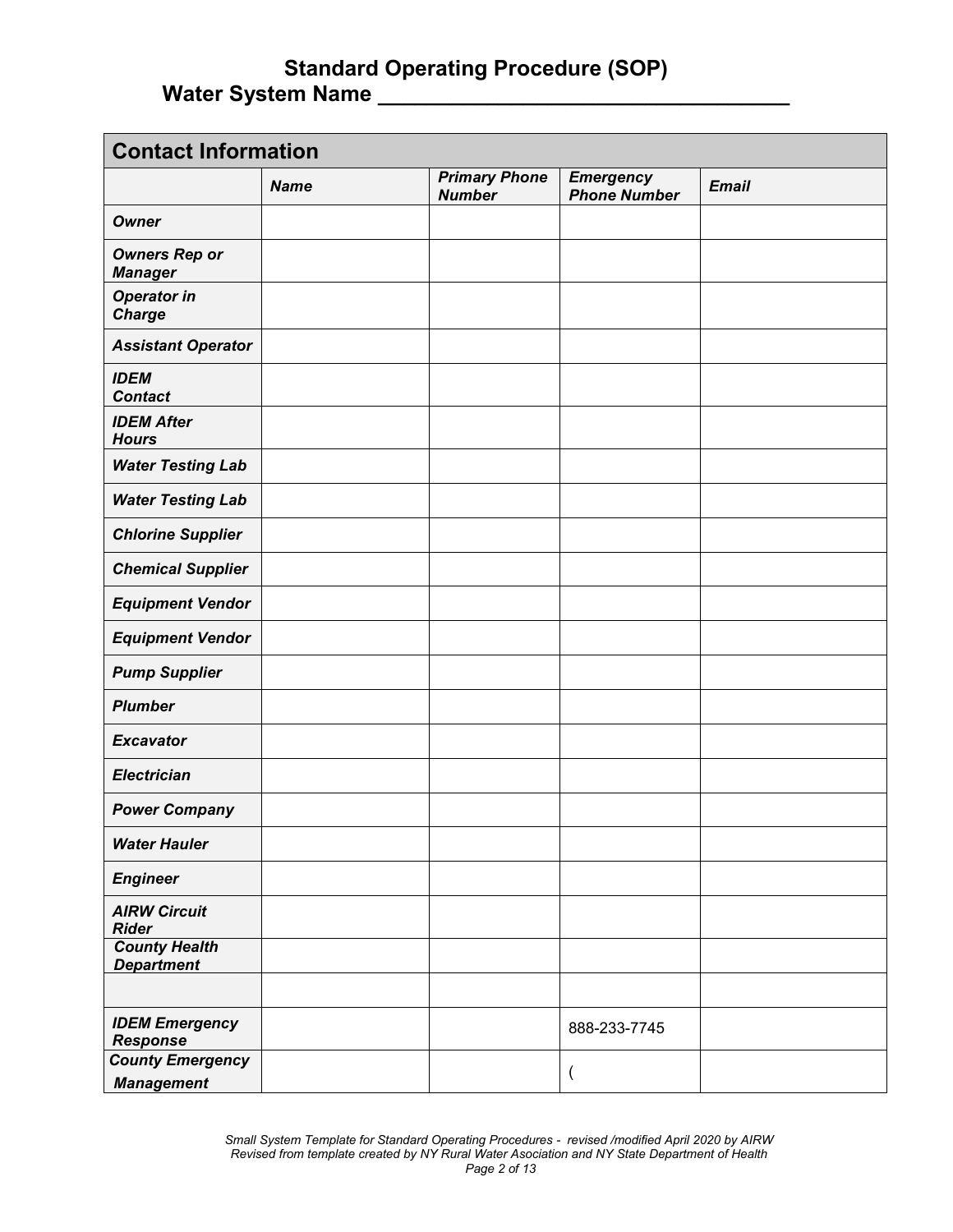| <b>Sources - Groundwater and GWUDI</b> |                                                |                 |                     |                    |                        |                                 |                                                            |
|----------------------------------------|------------------------------------------------|-----------------|---------------------|--------------------|------------------------|---------------------------------|------------------------------------------------------------|
| <b>Source Name and Location</b>        | Well<br>type,<br>spring,<br>or other<br>source | Well depth (ft) | Safe yield<br>(gpm) | Pump rate<br>(gpm) | Pump set<br>depth (ft) | <b>Pump Make,</b><br>Model & HP | <b>Source</b><br>use<br>(primary,<br>auxiliary,<br>emerg.) |
|                                        |                                                |                 |                     |                    |                        |                                 |                                                            |
|                                        |                                                |                 |                     |                    |                        |                                 |                                                            |
|                                        |                                                |                 |                     |                    |                        |                                 |                                                            |
|                                        |                                                |                 |                     |                    |                        |                                 |                                                            |
|                                        |                                                |                 |                     |                    |                        |                                 |                                                            |

| <b>System Pumps</b>        |                                 |                              |                                             |  |  |
|----------------------------|---------------------------------|------------------------------|---------------------------------------------|--|--|
| <b>Pump Name, Location</b> | <b>Pump Make,</b><br>Model & HP | <b>Pump</b><br>Rate<br>(gpm) | <b>Comments (pump control method, etc.)</b> |  |  |
|                            |                                 |                              |                                             |  |  |
|                            |                                 |                              |                                             |  |  |
|                            |                                 |                              |                                             |  |  |
|                            |                                 |                              |                                             |  |  |
|                            |                                 |                              |                                             |  |  |
|                            |                                 |                              |                                             |  |  |
|                            |                                 |                              |                                             |  |  |
|                            |                                 |                              |                                             |  |  |
|                            |                                 |                              |                                             |  |  |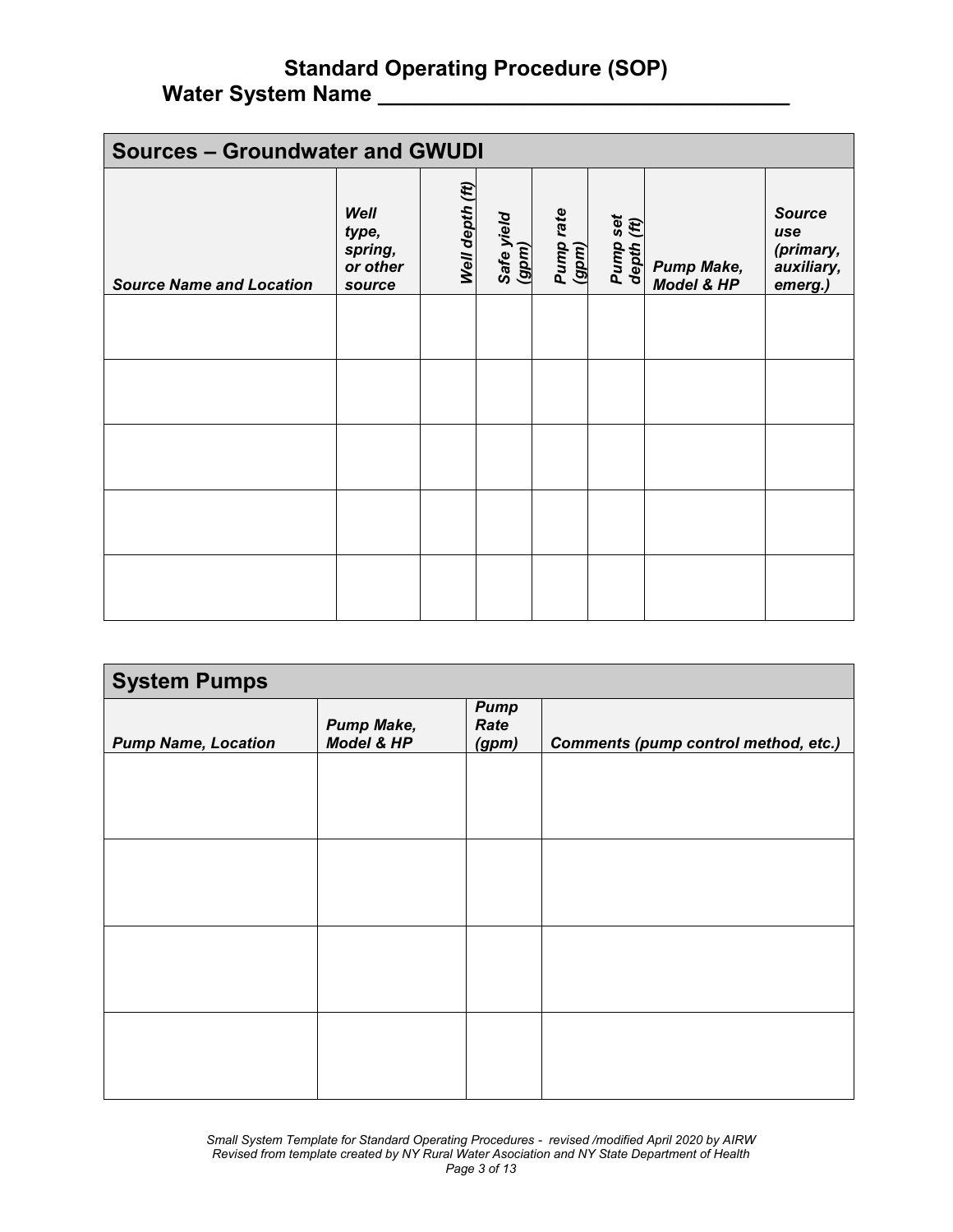|                                                             | mala oyəlan nama<br>(Can change to gas, etc.)                                 |                                                                      |  |  |  |  |
|-------------------------------------------------------------|-------------------------------------------------------------------------------|----------------------------------------------------------------------|--|--|--|--|
| Treatment - Liquid Chlorine (hypochlorite)                  |                                                                               |                                                                      |  |  |  |  |
| <b>Undiluted strength</b><br>(5%, 12.5%, etc.)              |                                                                               | <b>Target chlorine residual</b><br>at entry point to system<br>(ppm) |  |  |  |  |
| Day tank capacity<br>(gal)                                  |                                                                               | <b>Chlorine to water</b><br>mix ratio                                |  |  |  |  |
| <b>MODIFY AS NEEDED</b>                                     |                                                                               | <b>Pump make and model</b>                                           |  |  |  |  |
|                                                             |                                                                               | <b>Maximum pump rate</b><br>(gpm or gph)                             |  |  |  |  |
| Day tank filling<br><i>instructions</i>                     |                                                                               |                                                                      |  |  |  |  |
|                                                             |                                                                               | <b>Typical pump speed</b><br>and stroke settings                     |  |  |  |  |
|                                                             |                                                                               |                                                                      |  |  |  |  |
| <b>MSDS</b>                                                 | MSDS sheet posted where chemical is stored and used and copy is attached here |                                                                      |  |  |  |  |
| <b>Chemical supplier</b><br>name and contact<br>information |                                                                               |                                                                      |  |  |  |  |
| <b>Comments</b>                                             |                                                                               |                                                                      |  |  |  |  |

 $\overline{\phantom{a}}$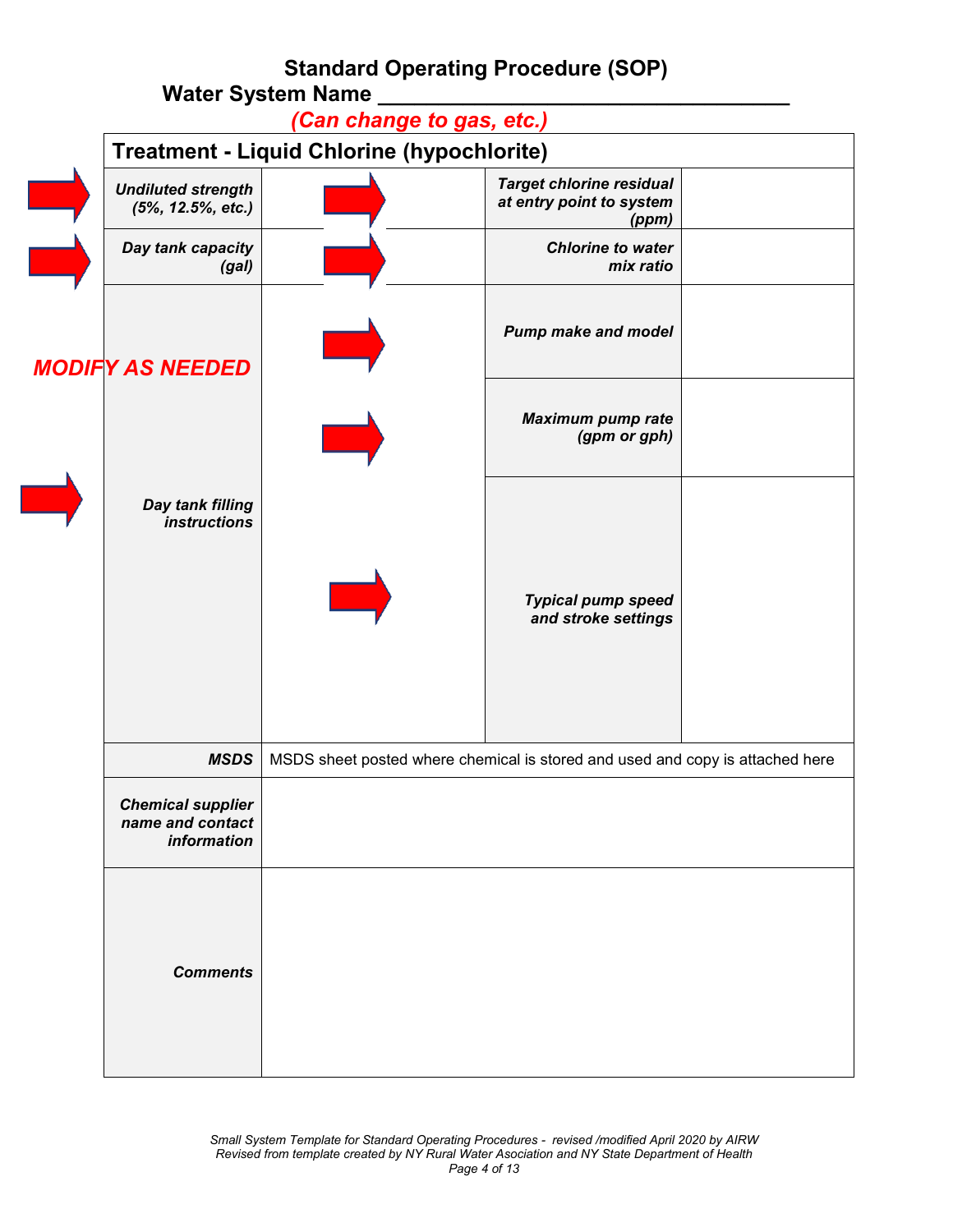| <b>Storage</b>                               |                                          |                         |                                                                          |
|----------------------------------------------|------------------------------------------|-------------------------|--------------------------------------------------------------------------|
| <b>Storage Tank Name,</b><br><b>Location</b> | <b>Pressure or</b><br><b>Atmospheric</b> | <b>Storage</b><br>(gal) | <b>Comments (operating levels, cleaning</b><br>methods, frequency, etc.) |
|                                              |                                          |                         |                                                                          |
|                                              |                                          |                         |                                                                          |
|                                              |                                          |                         |                                                                          |
|                                              |                                          |                         |                                                                          |
|                                              |                                          |                         |                                                                          |
|                                              |                                          |                         |                                                                          |

| <b>Operating Pressures</b>               |     |             |                 |  |  |
|------------------------------------------|-----|-------------|-----------------|--|--|
|                                          | Low | <b>High</b> | <b>Comments</b> |  |  |
| <b>System pressure</b><br>settings (psi) |     |             |                 |  |  |

| Distribution System- can attach maps, explanations, etc. |                 |                            |  |  |
|----------------------------------------------------------|-----------------|----------------------------|--|--|
| <b>Type of Pipe</b>                                      |                 |                            |  |  |
| <b>Distribution main</b><br>size(s)                      |                 |                            |  |  |
| <b>Service connection</b><br>shut-off locations          |                 |                            |  |  |
| <b>Number of main</b><br>valves                          |                 |                            |  |  |
| <b>Valve Name or #</b>                                   | <b>Location</b> | <b>Shuts off what area</b> |  |  |
|                                                          |                 |                            |  |  |
|                                                          |                 |                            |  |  |
|                                                          |                 |                            |  |  |
|                                                          |                 |                            |  |  |
|                                                          |                 |                            |  |  |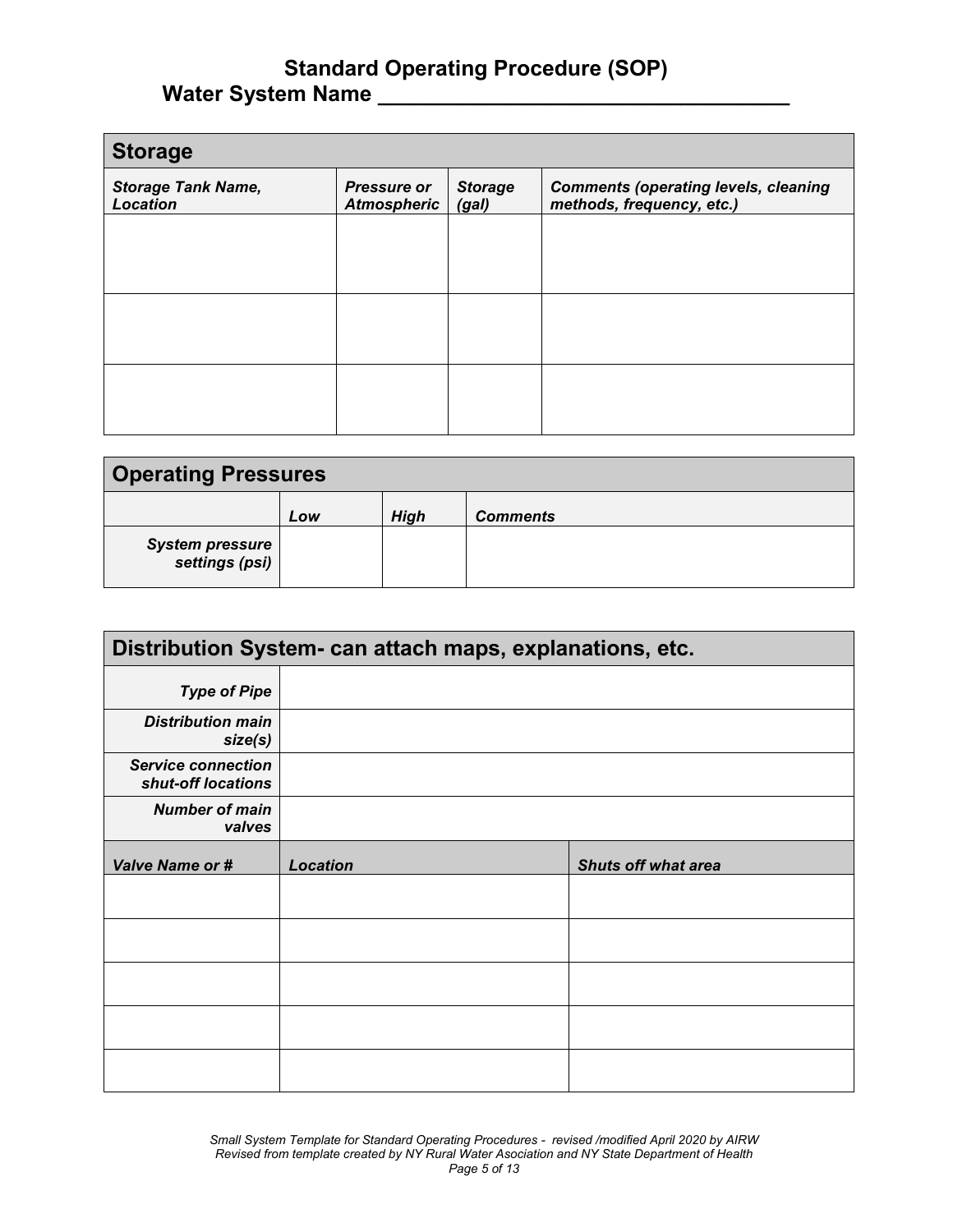| Sample Sites-can attach site sample plan |                                       |          |                   |                            |                  |       |
|------------------------------------------|---------------------------------------|----------|-------------------|----------------------------|------------------|-------|
| <b>Description</b>                       | <b>Location/Address/Resident Name</b> | Chlorine | Total<br>Coliform | Disinfection<br>Byproducts | Lead &<br>Copper | Other |
| <b>Raw Water</b>                         |                                       |          |                   |                            |                  |       |
| $\mathbf{r}$                             |                                       |          |                   |                            |                  |       |
| <b>Entry Point</b>                       |                                       |          |                   |                            |                  |       |
| "                                        |                                       |          |                   |                            |                  |       |
| <b>Distribution</b>                      |                                       |          |                   |                            |                  |       |
|                                          |                                       |          |                   |                            |                  |       |
|                                          |                                       |          |                   |                            |                  |       |

| <b>Back-Up Power</b>                                                                     |  |
|------------------------------------------------------------------------------------------|--|
| <b>Onsite Generator -</b><br>make, model,<br>elec capacity, fuel<br>type, fuel storage   |  |
| <b>Offsite Generator -</b><br>capacity, source,<br>contact info,<br>transportation       |  |
| <b>Power Transfer -</b><br>transfer switch type,<br>location, step by step<br>procedures |  |
| <b>Exercise schedule</b><br>and procedures                                               |  |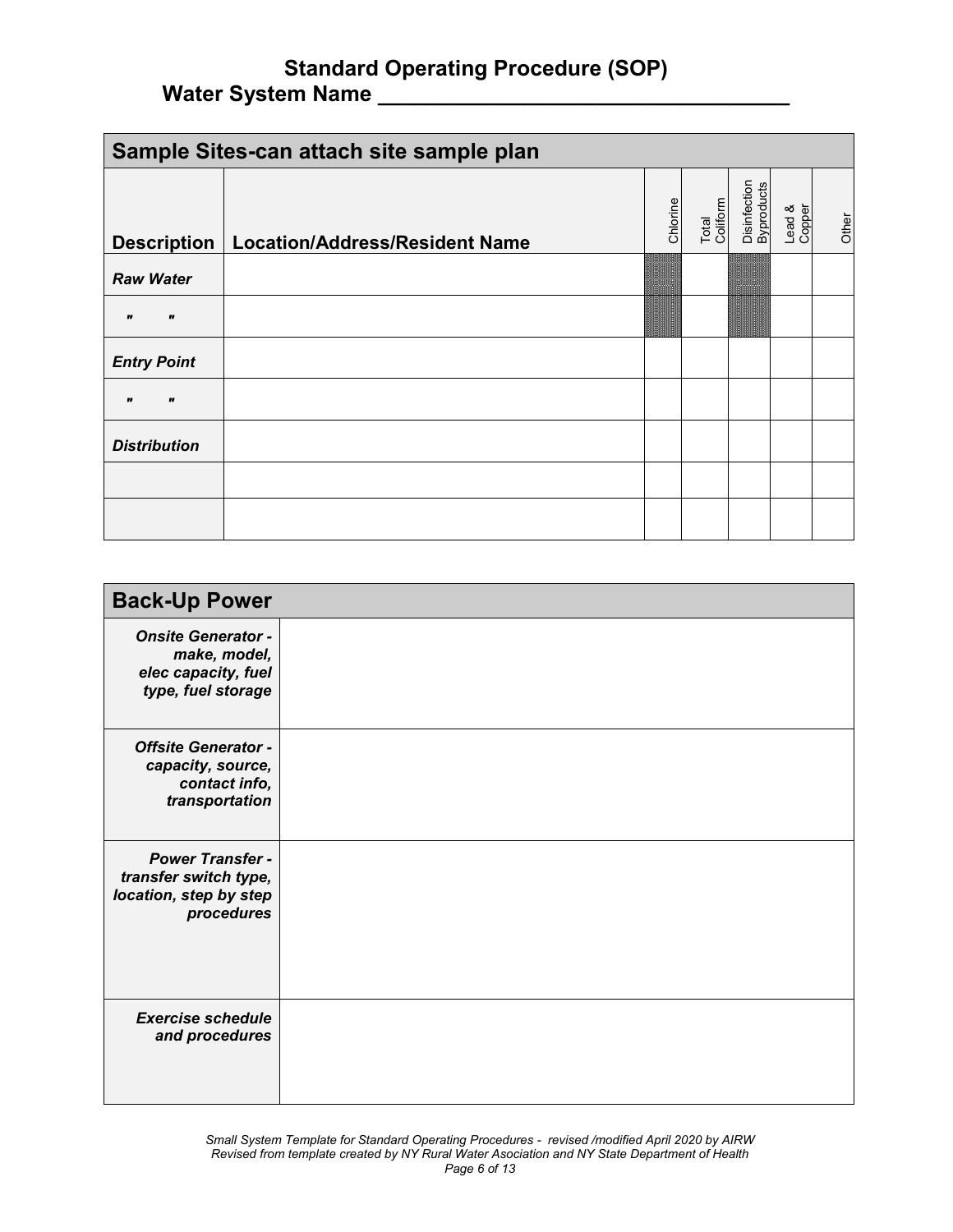# **Standard Operating Procedure (SOP)**

### **Water System Name \_\_\_\_\_\_\_\_\_\_\_\_\_\_\_\_\_\_\_\_\_\_\_\_\_\_\_\_\_\_\_\_\_\_** *CAN ADD /DUPLICATE PAGE FOR ADDITIONAL CHEMICALS*

|                                                                | Treatment - Other Chemical (e.g. corrosion control)                           |                                                     |  |  |  |
|----------------------------------------------------------------|-------------------------------------------------------------------------------|-----------------------------------------------------|--|--|--|
| <b>Chemical name</b>                                           |                                                                               | <b>Commercial product</b><br>strength (pH, %, etc.) |  |  |  |
| <b>Reason for use</b>                                          |                                                                               | <b>Target residual and</b><br>sample location       |  |  |  |
| Day tank capacity<br>(gal)                                     |                                                                               | Day tank mix ratio                                  |  |  |  |
|                                                                |                                                                               | <b>Pump make and</b><br>model                       |  |  |  |
|                                                                |                                                                               | <b>Maximum pump rate</b><br>(gpm or gph)            |  |  |  |
| Day tank filling<br><i>instructions</i>                        |                                                                               | <b>Typical pump speed</b><br>and stroke settings    |  |  |  |
| <b>MSDS</b>                                                    | MSDS sheet posted where chemical is stored and used and copy is attached here |                                                     |  |  |  |
| <b>Chemical</b><br>supplier name<br>and contact<br>information |                                                                               |                                                     |  |  |  |
| <b>Comments</b>                                                |                                                                               |                                                     |  |  |  |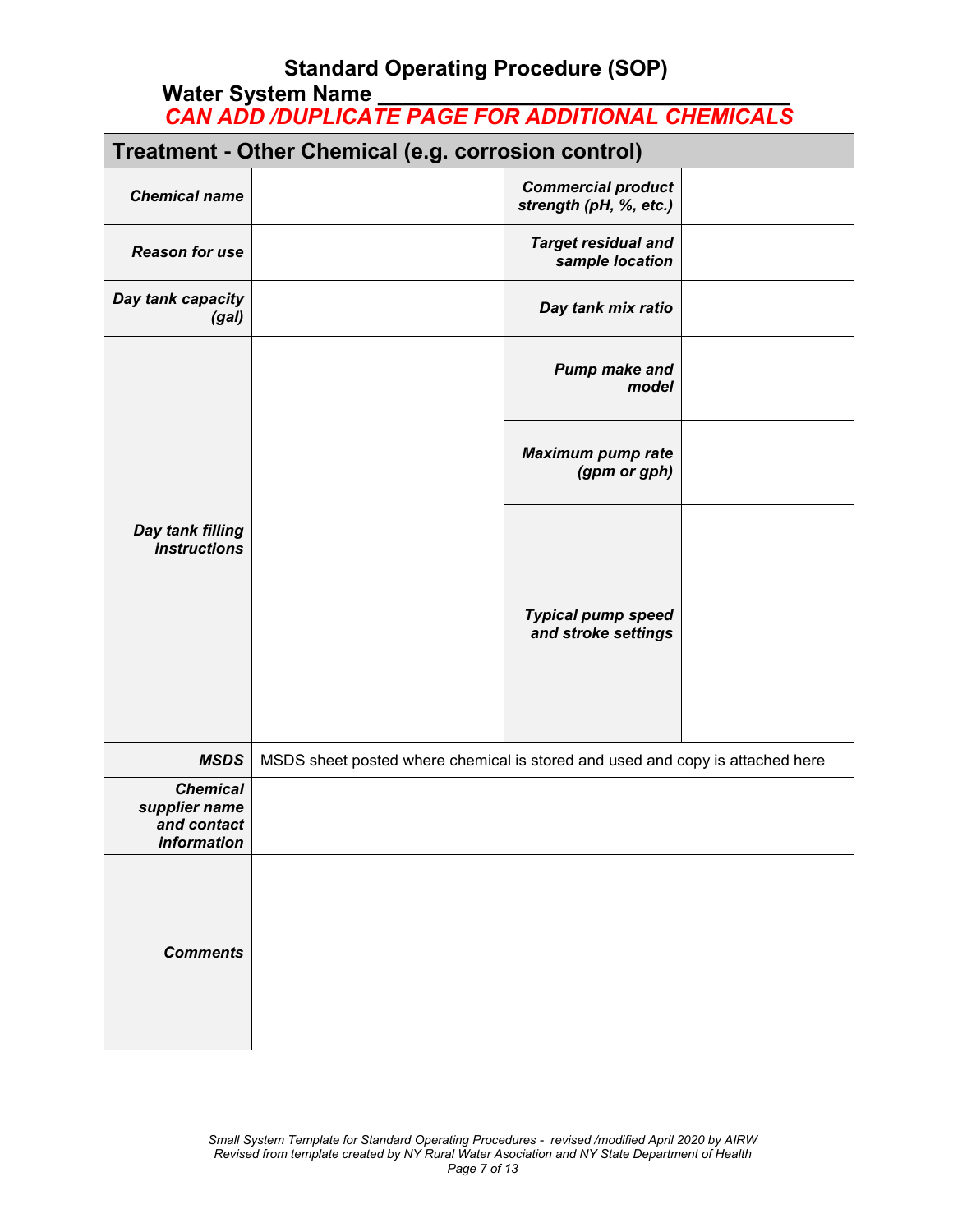## **Standard Operating Procedure (SOP)**

## Water System Name

*CAN DELETE PAGES IF NOT NEEDED*

| <b>Treatment - Ultraviolet Disinfection</b>                         |  |                                            |  |  |  |
|---------------------------------------------------------------------|--|--------------------------------------------|--|--|--|
| <b>Make and Model</b>                                               |  | <b>Design flow rate</b><br>(gpm)           |  |  |  |
| <b>Target intensity</b><br>meter reading (%)                        |  | <b>Quartz sleeve</b><br>cleaning frequency |  |  |  |
| Spare parts available<br>(e.g. quartz sleeve,<br>bulb, and o-rings) |  |                                            |  |  |  |
| <b>Describe cleaning &amp;</b><br>bulb replacement<br>procedures    |  |                                            |  |  |  |
| Service name and<br>contact information                             |  |                                            |  |  |  |
| <b>Comments</b>                                                     |  |                                            |  |  |  |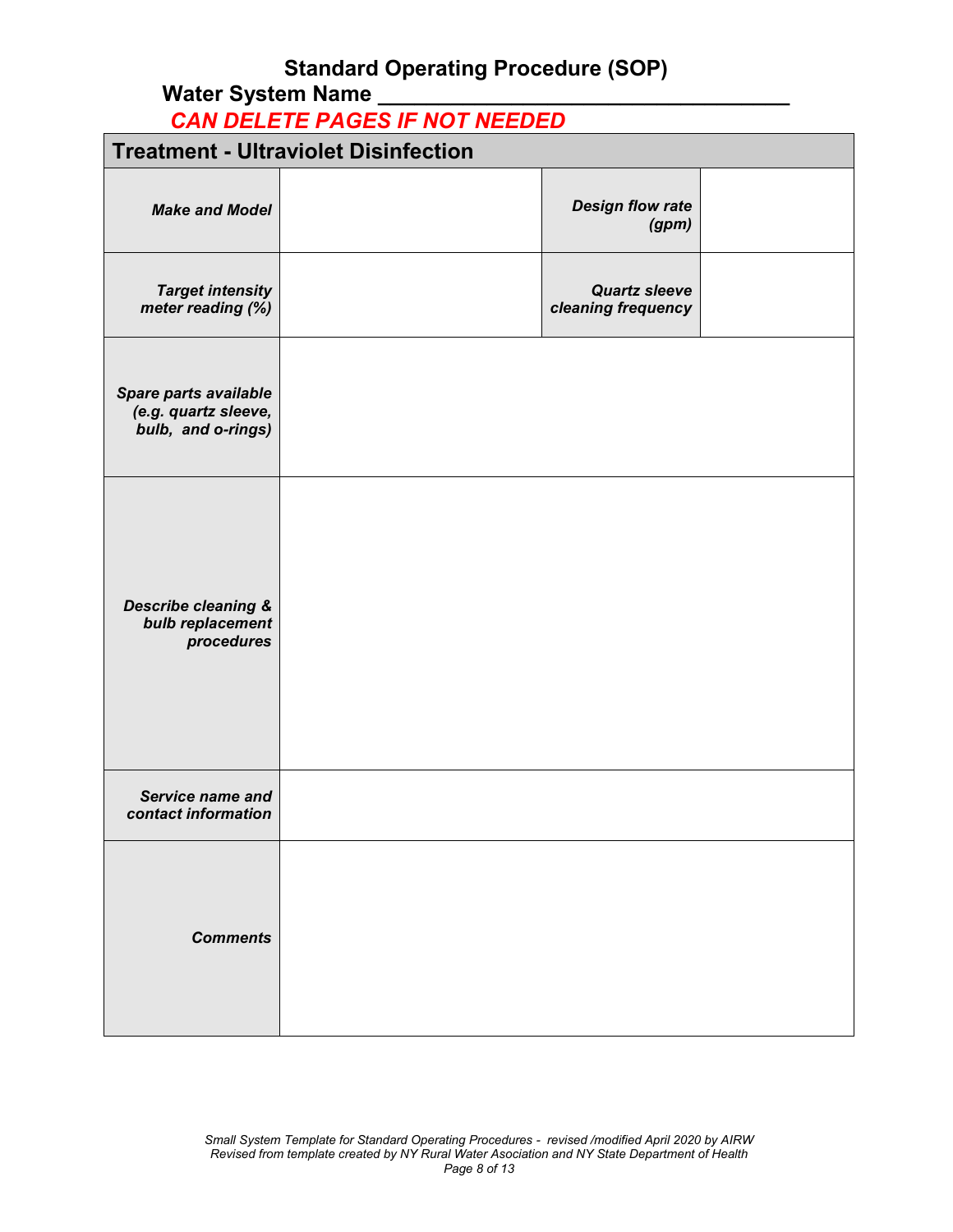|                                                                                    | Treatment - Other (e.g. cartridge filtration, softening, etc.) |                                  |  |  |  |  |  |  |  |  |  |  |
|------------------------------------------------------------------------------------|----------------------------------------------------------------|----------------------------------|--|--|--|--|--|--|--|--|--|--|
| <b>Treatment</b><br>description                                                    |                                                                | <b>Design flow</b><br>rate (gpm) |  |  |  |  |  |  |  |  |  |  |
| <b>Describe</b><br>maintenance, parts<br>replacement and<br>backwash<br>procedures |                                                                |                                  |  |  |  |  |  |  |  |  |  |  |
| Service name and<br>contact information                                            |                                                                |                                  |  |  |  |  |  |  |  |  |  |  |
| <b>Comments</b>                                                                    |                                                                |                                  |  |  |  |  |  |  |  |  |  |  |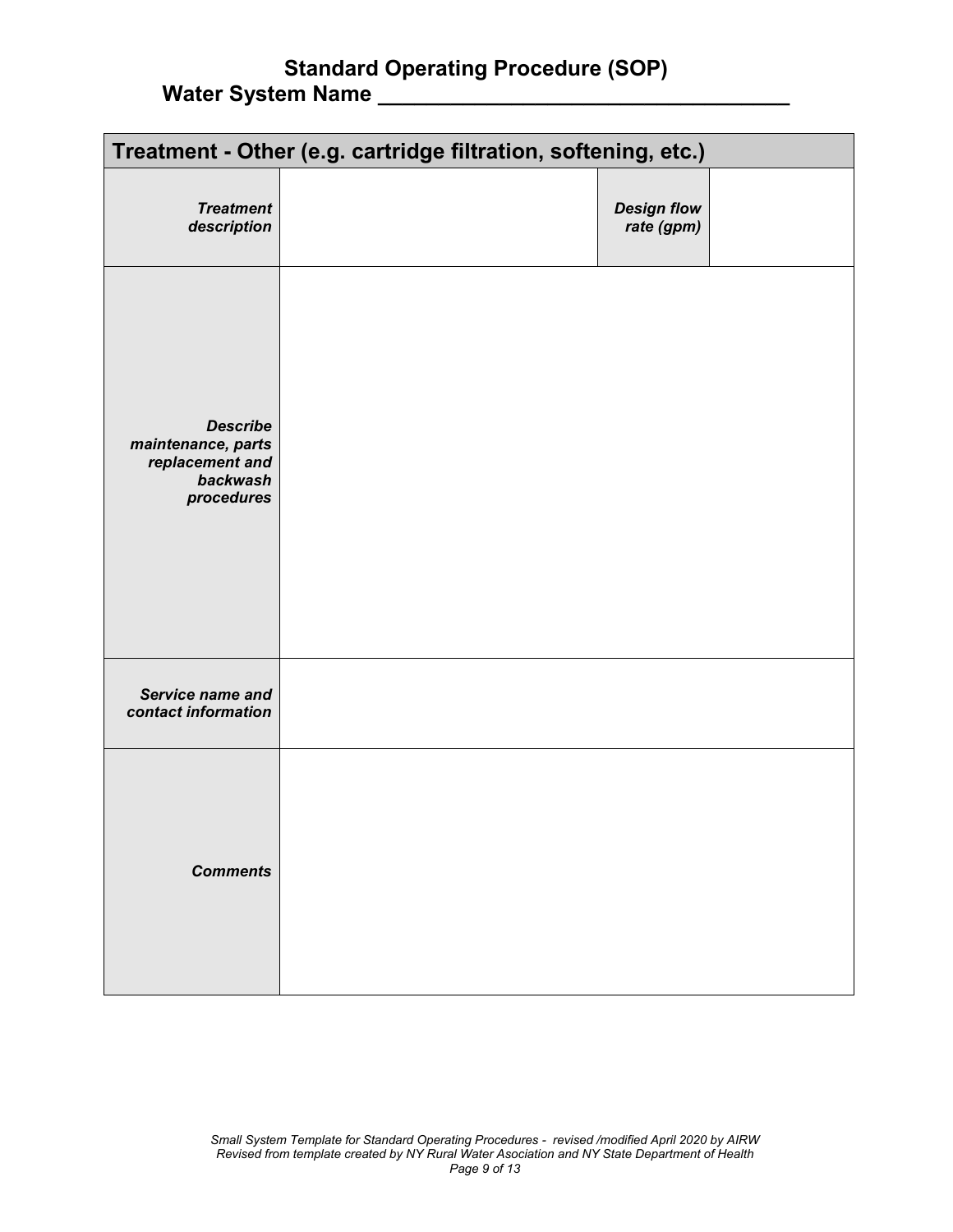### **Standard Operating Procedure (SOP) Tasks Calendar** *MAKE CHANGES AS NEEDED*

| <b>PWS Name:</b>                                                                                      |                                                                                                                                                                                  |
|-------------------------------------------------------------------------------------------------------|----------------------------------------------------------------------------------------------------------------------------------------------------------------------------------|
| <b>Schedule for Daily Tasks:</b>                                                                      |                                                                                                                                                                                  |
| <b>Task</b>                                                                                           | <b>Notes</b>                                                                                                                                                                     |
| <b>Collect entry point free chlorine</b><br>residual sample and record on<br>monthly operation report | The free chlorine residual should be at least $mg/l$ at the<br>entry point to the system.                                                                                        |
| Check chlorine day tank,<br>record amount used, and refill<br>as needed                               | When the level in the chlorine day tank is down to gals<br>add ___ qts/gals of ____ % chlorine and ___ gals of water.                                                            |
| Inspect chlorine feed pump(s)                                                                         | Confirm chemical is pumping correctly and there are no air<br>bubbles trapped in the feed line, etc.                                                                             |
| Record water plant meter<br>readings & calculate total daily<br>production                            | Average day demand in summer is secondulery gals per day<br>(gpd) and in winter is ______ gpd. If demands are higher<br>than this for more than three days, there may be a leak. |
| Record pump run times and<br>start cycles                                                             | Pumps normally run ______ hours per day in the summer<br>and hours per day in the winter.                                                                                        |
| <b>Conduct a general security</b><br>check                                                            | Inspect windows, doors, hatches, screens, well caps,<br>fences, gates, lighting, locks, and alarms. Check if locked or<br>set, look for tampering or vandalism.                  |
| <b>Collect other chemical samples</b><br>as needed                                                    | The measured amount of<br>should be at<br>least ___ mg/l at this sample location                                                                                                 |
|                                                                                                       | The measured amount of<br>should be at<br>least ___ mg/l at this sample location                                                                                                 |
|                                                                                                       | The measured pH should be within range<br>at<br>this sample location                                                                                                             |
| Check other chemical day tank,<br>record amount used, and refill<br>as needed                         | When the level in the $\sqrt{2}$ day tank is down to<br>gals add ___ qts/gals chemical and ___ gals of water.                                                                    |
| Inspect other chemical feed<br>pump(s)                                                                | Confirm chemical is pumping correctly and there are no air<br>bubbles trapped in the feed line, etc.                                                                             |
| <b>Check and record water levels</b><br>in storage tanks                                              | The storage tank normally operates between ______-<br>feet of water.                                                                                                             |
| <b>Check other treatment</b><br>processes such as cartridge<br>filters or softeners                   | Cartridge filters need to be changed when the head loss is<br>greater than _____ psi. Recharge softener with salt as<br>needed.                                                  |
|                                                                                                       |                                                                                                                                                                                  |
|                                                                                                       |                                                                                                                                                                                  |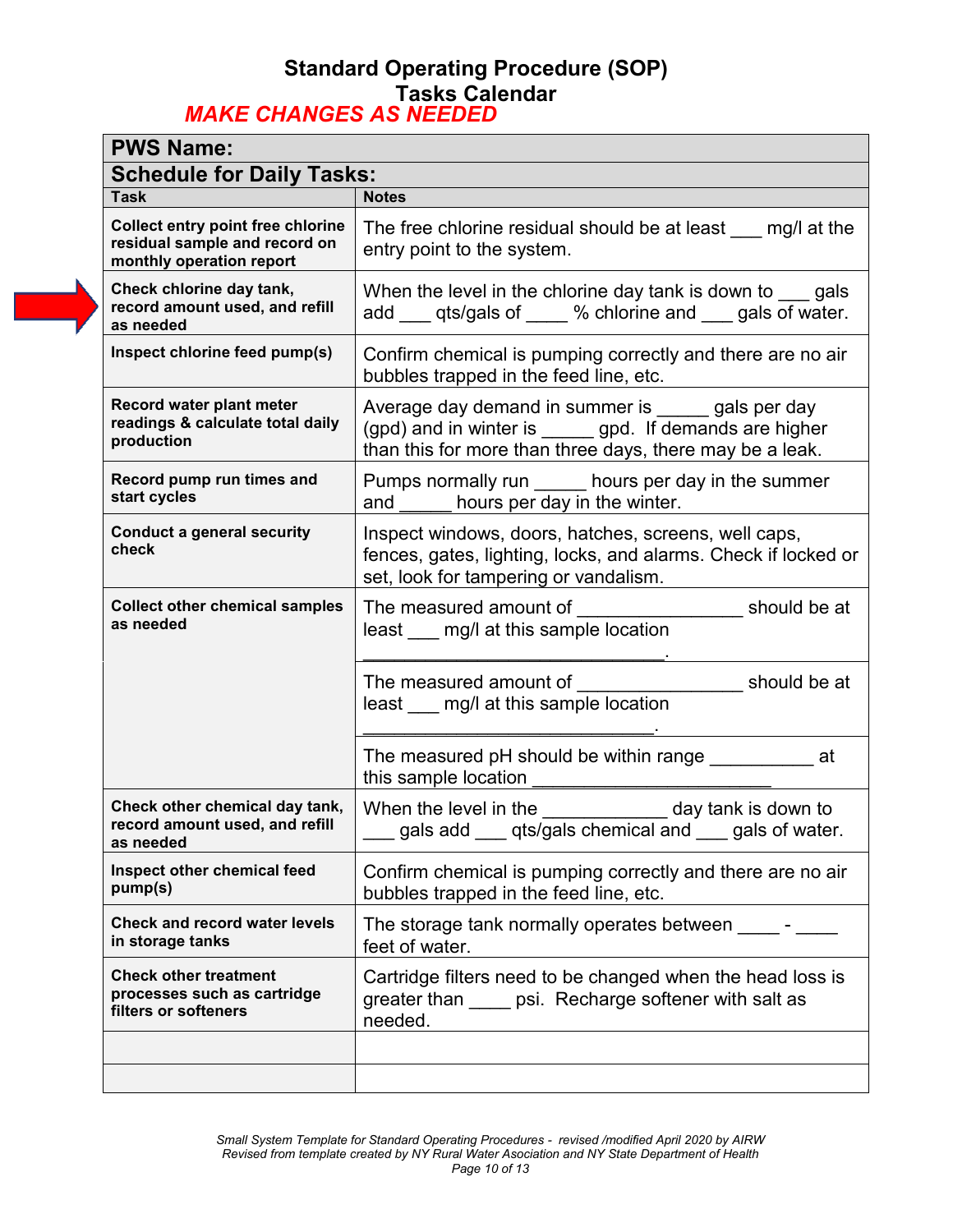## **Standard Operating Procedure (SOP) Tasks Calendar**

| <b>PWS Name:</b>                                                                                                                                              |                    |     |     |            |     |            |     |     |     |            |     |            |            |
|---------------------------------------------------------------------------------------------------------------------------------------------------------------|--------------------|-----|-----|------------|-----|------------|-----|-----|-----|------------|-----|------------|------------|
| <b>Schedule of Tasks for the Year:</b>                                                                                                                        |                    |     |     |            |     |            |     |     |     |            |     |            |            |
| $\circ$<br>Place an "x" in each month that the task is required or planned to be performed, then enter the date or a " $\checkmark$ " when task is completed. |                    |     |     |            |     |            |     |     |     |            |     |            |            |
| <b>Task</b>                                                                                                                                                   | <b>Frequency</b>   | Jan | Feb | <b>Mar</b> | Apr | <b>May</b> | Jun | Jul | Aug | <b>Sep</b> | Oct | <b>Nov</b> | <b>Dec</b> |
| Submit previous month's<br>operation report to IDEM<br>by the 10th                                                                                            | Monthly            |     |     |            |     |            |     |     |     |            |     |            |            |
| <b>Check distribution system</b><br>chlorine residual                                                                                                         | times per<br>Month |     |     |            |     |            |     |     |     |            |     |            |            |
| <b>Collect Total Coliform</b><br>Sample(s)                                                                                                                    | Quarterly          |     |     |            |     |            |     |     |     |            |     |            |            |
| <b>Exercise emergency</b><br>generator for 30 minutes<br>under full load conditions<br>and check all fluid and fuel<br>levels                                 | Monthly            |     |     |            |     |            |     |     |     |            |     |            |            |
| Inspect wellheads,<br>controls, seals, vent and<br>screen.                                                                                                    | Monthly            |     |     |            |     |            |     |     |     |            |     |            |            |
| Inspect tank overflow, vent<br>screens, and hatches                                                                                                           | Monthly            |     |     |            |     |            |     |     |     |            |     |            |            |
| <b>Inspect chemical feed</b><br>pump(s), seals, tubing,<br>injection points etc.                                                                              | Monthly            |     |     |            |     |            |     |     |     |            |     |            |            |
| Lubricate pumps, motors,<br>blowers, and all<br>moving/rotating<br>equipment                                                                                  | Quarterly          |     |     |            |     |            |     |     |     |            |     |            |            |
| Inspect all pump house<br>water lines, gaskets and<br>fittings for corrosion and<br>leaks                                                                     | Quarterly          |     |     |            |     |            |     |     |     |            |     |            |            |

*Small System Template for Standard Operating Procedures - revised /modified April 2020 by AIRW Revised from template created by NY Rural Water Asociation and NY State Department of Health*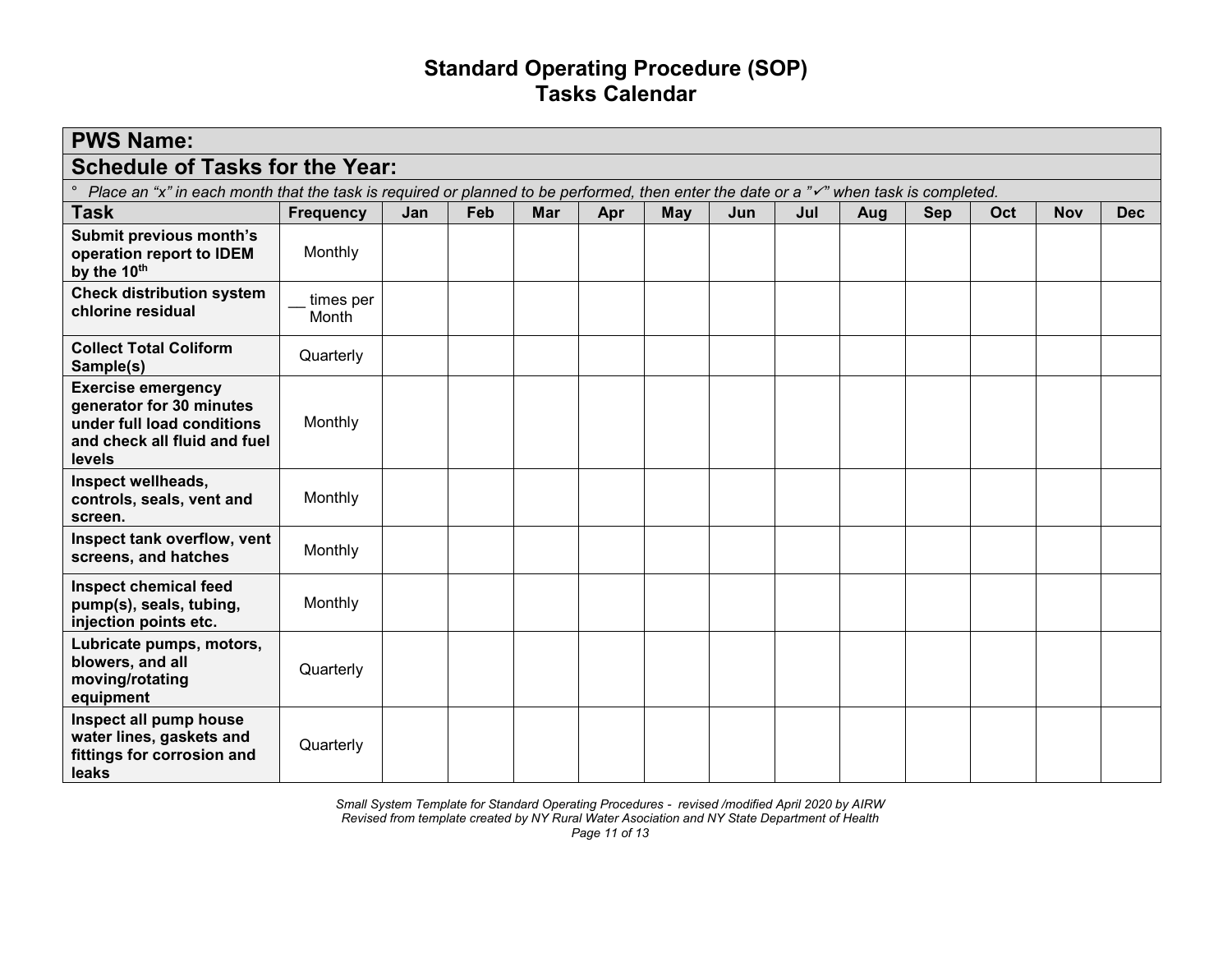## **Standard Operating Procedure (SOP) Tasks Calendar**

| <b>PWS Name:</b>                                                                                                                                              |                       |     |     |            |     |     |     |     |     |     |     |            |            |
|---------------------------------------------------------------------------------------------------------------------------------------------------------------|-----------------------|-----|-----|------------|-----|-----|-----|-----|-----|-----|-----|------------|------------|
| <b>Schedule of Tasks for the Year:</b>                                                                                                                        |                       |     |     |            |     |     |     |     |     |     |     |            |            |
| $\circ$<br>Place an "x" in each month that the task is required or planned to be performed, then enter the date or a " $\checkmark$ " when task is completed. |                       |     |     |            |     |     |     |     |     |     |     |            |            |
| <b>Task</b>                                                                                                                                                   | <b>Frequency</b>      | Jan | Feb | <b>Mar</b> | Apr | May | Jun | Jul | Aug | Sep | Oct | <b>Nov</b> | <b>Dec</b> |
| <b>Clean and inspect</b><br>chemical solution tanks                                                                                                           | Quarterly             |     |     |            |     |     |     |     |     |     |     |            |            |
| <b>Calibrate chemical feed</b><br>pumps                                                                                                                       | Quarterly             |     |     |            |     |     |     |     |     |     |     |            |            |
| <b>Review the attached DOH</b><br>supplied sampling<br>requirements chart, and<br>collect any that are due                                                    | Quarterly             |     |     |            |     |     |     |     |     |     |     |            |            |
| Flush dead end lines in<br>distribution system                                                                                                                | times<br>per year     |     |     |            |     |     |     |     |     |     |     |            |            |
| <b>Flush distribution system</b><br>using unidirectional<br>flushing plan and exercise<br>all valves                                                          | 1-2 times<br>per year |     |     |            |     |     |     |     |     |     |     |            |            |
| <b>Prepare and distribute</b><br><b>Consumer Confidence</b><br>Report (CCR) to<br><b>Consumers</b>                                                            | Annual                |     |     |            |     |     |     |     |     |     |     |            |            |
| <b>Submit CCR to IDEM</b><br>include<br>certification that CCR<br>was delivered to<br>consumers                                                               | Annual                |     |     |            |     |     |     |     |     |     |     |            |            |
| Update emergency plan<br>and emergency contact<br>information, provide<br>update info to IDEM                                                                 | Annual                |     |     |            |     |     |     |     |     |     |     |            |            |

*Small System Template for Standard Operating Procedures - revised /modified April 2020 by AIRW Revised from template created by NY Rural Water Asociation and NY State Department of Health Page 12 of 13*